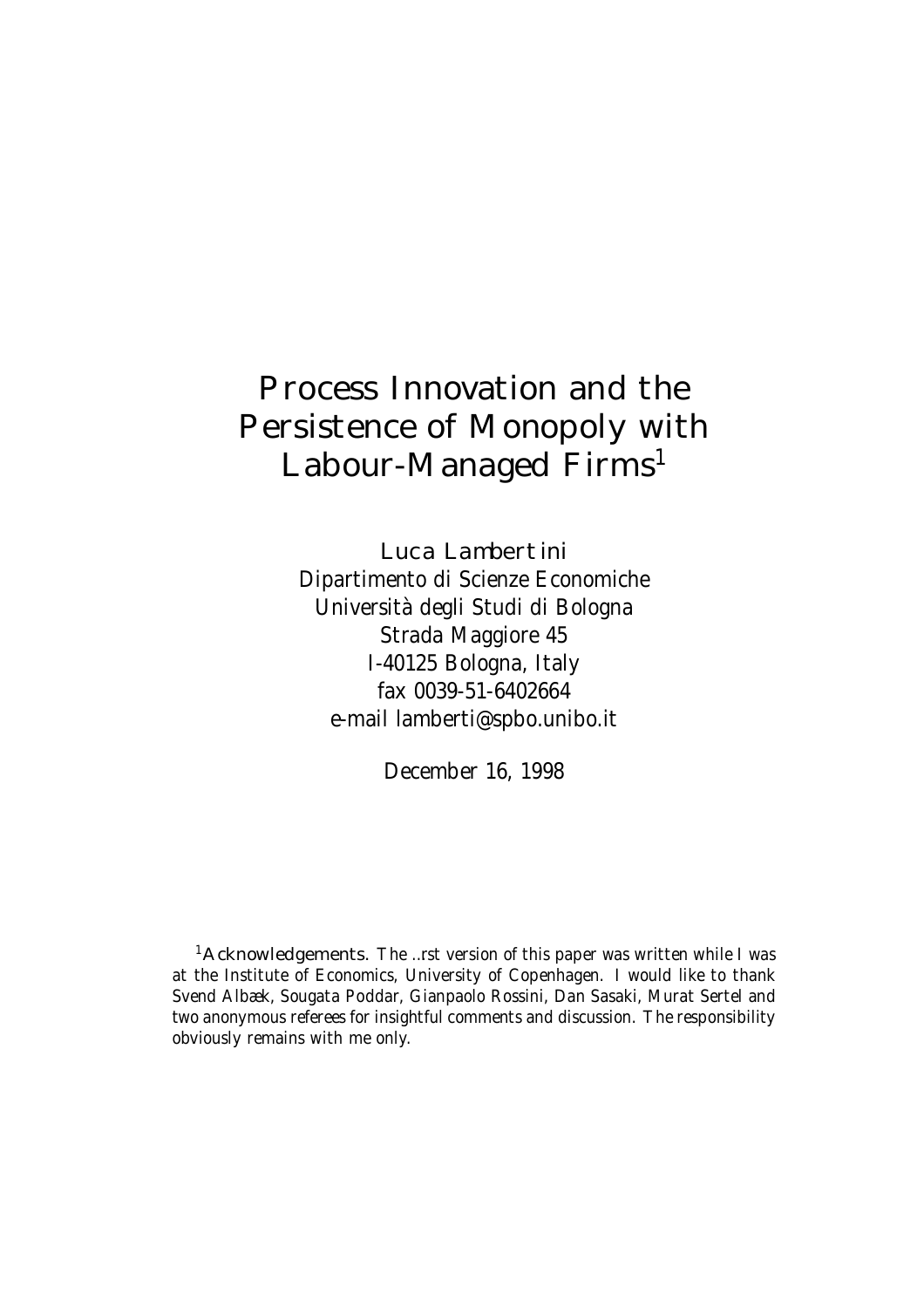#### **Abstract**

The issue of the persistence of monopoly when at least one labour-managed …rm takes part in an auction for a cost-reducing innovation is tackled in this paper. It is shown that (i) when the incumbent is a pro…t-maximizing …rm while the entrant is a labour-managed …rm, monopoly persists; (ii) when both …rms are labour-managed, monopoly persists only if the technology initially employed by the incumbent is highly ine¢cient as compared to the new one; and, …nally, (iii) when the incumbent is labour-managed while the outsider is a pro…t seeking agent, then entry always occurs and monopoly changes hands.

JEL classi…cation: D92, L13, L20, O31

Keywords: auction, process innovation, persistence of monopoly, e¢ ciency e¤ect, labour-managed …rms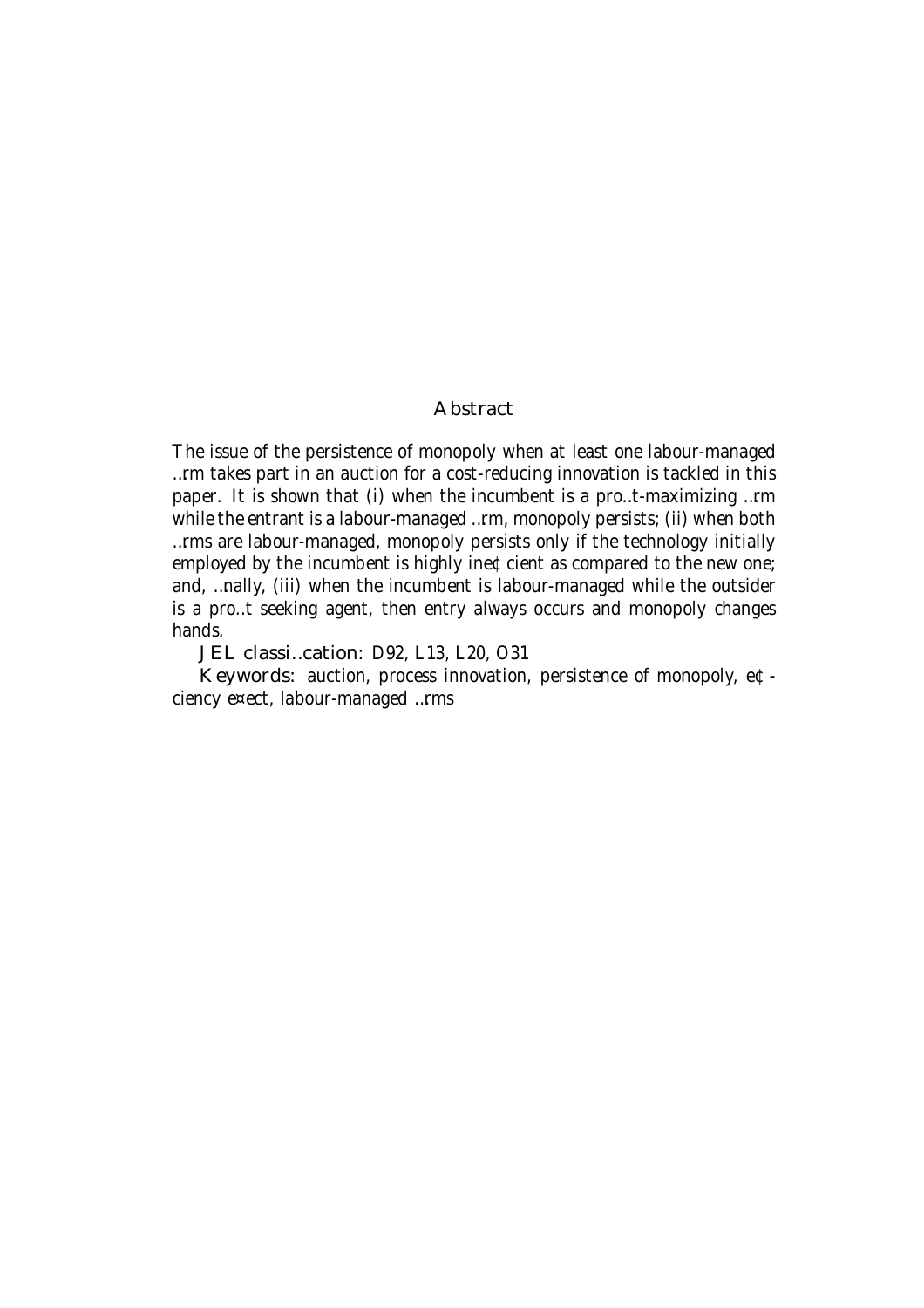## 1 Introduction

The well-known Schumpeterian hypothesis (Schumpeter, 1942) concerning the superior ability of a monopolist to achieve technological progress as compared to a population of smaller competitors has given rise to a wide debate over the decades, with a large number of in‡uential contributions in favour or against Schumpeter's claim.<sup>1</sup> A subset of this debate is the literature, stemming from the seminal contribution of Gilbert and Newbery (1982) and Reinganum (1983), on the persistence of monopoly when …rms compete for a cost-reducing innovation. All these contributions focus on pro…t maximizing …rms. Gilbert and Newbery (1982) investigate the issue by modelling a situation where a process innovation for an existing product is auctioned to the highest bidder to be selected between an incumbent and a potential entrant, under certainty. Reinganum (1983) introduces uncertainty. Two e¤ects contribute in deciding whether monopoly persists or the entrant acquires the property right on the innovation, so that a duopoly regime takes place. The …rst is the so-called "e¢ciency e¤ect", relying on the comparison between the pro…t incentives for the two …rms to bid for the innovation. This e¤ect works in favour of the incumbent, since a monopolist operating at the lowest average cost available on the basis of the new technology is surely better  $o<sup>\alpha</sup>$  than two duopolists when these operate with the same technology, and, a fortiori, when one of them operates with an inferior technology. The second e¤ect is the so-called "replacement e¤ect", taking into account the fact that the entrant starts from scratch while the monopolist can at best replace herself. This works in favour of the entrant, in that the incumbent may in some circumstances "rest on her laurels". The contribution of Gilbert and Newbery (1982) features only the …rst e¤ect, so that they conclude in favour of the persistence of monopoly. On the basis of the interaction of both e¤ects, Reinganum (1983) claims that both persistence and the arising of a duopoly regime are plausible outcomes of the auction, the latter being the case if the replacement e¤ect is large enough to outweigh the e¢ciency e¤ect. Variations and extensions have been provided later on by Harris and Vickers (1985); Leininger (1991); Lippman and Mamer (1992); Krishna (1993); and Yi (1995), inter alia. Each of these contributions o¤ers some new insights as to the way the auction as well as the bidding process can be modelled, and

<sup>&</sup>lt;sup>1</sup>See, inter alia, Arrow (1962), Dasgupta and Stiglitz (1980), and the exhaustive surveys by Gilbert (1989) and Reinganum (1989).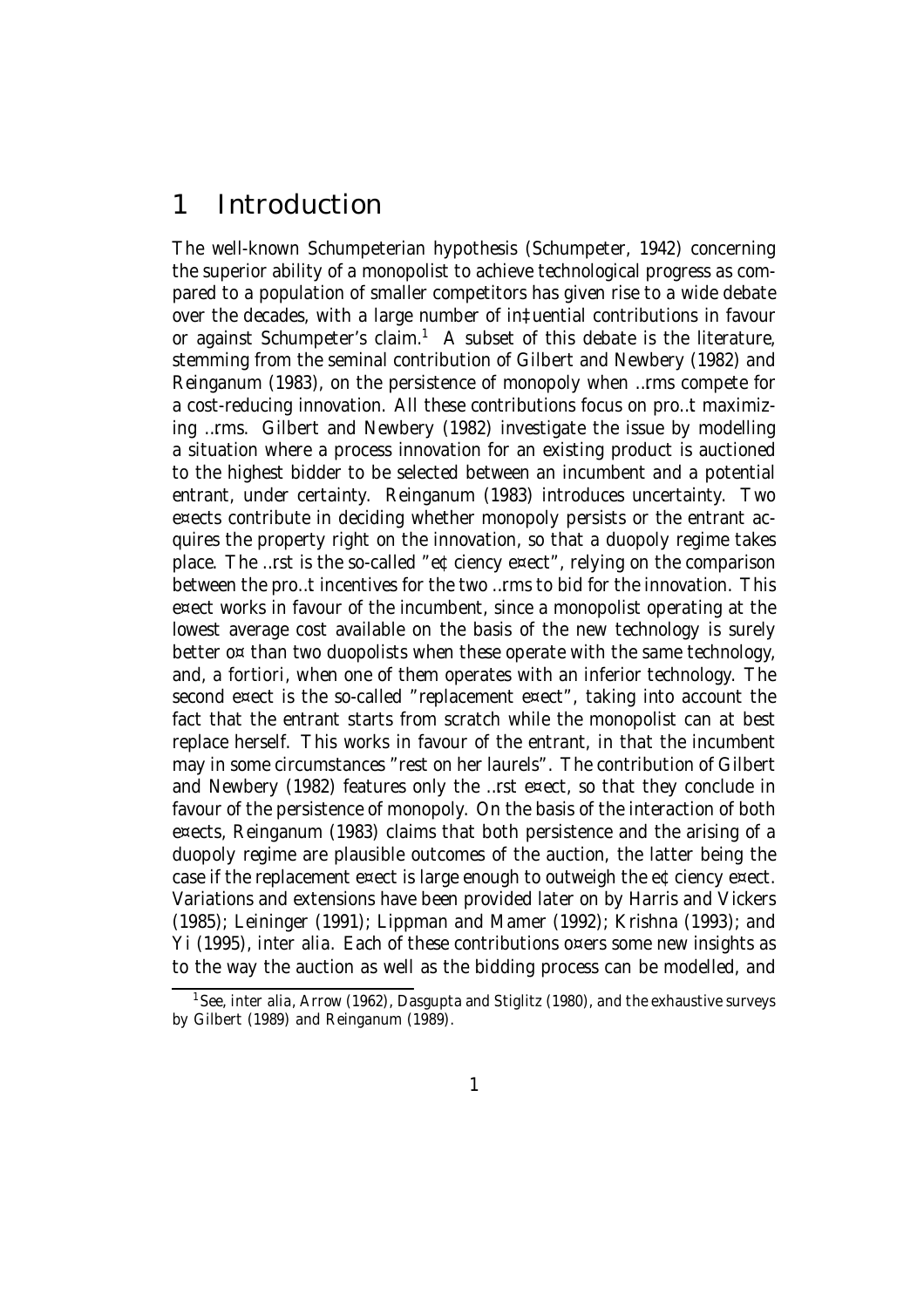highlights the role of factors such as the evolution of strategic interaction over time, the presence of budget constraints, the availability of productive capacity over time or the degree of sunkness characterizing the R&D e¤orts in determining the outcome of the auction and, consequently, market structure.

The persistence result obtained by Gilbert and Newbery (1982) relies on the fact that, when only strict pro…t maximizing behaviour is accounted for, a monopolist gains larger pro…ts than the whole industry would do under oligopoly, if all …rms avail of the same technology. Hence, the same must hold, a fortiori, in the case where the monopolist operates with the most ef- …cient technology around. As a consequence, an auction where the patent on a cost-reducing innovation is o¤ered to the highest bidder is bound to assign it to the monopolist. How about situations where at least one …rm is not aiming at pro…t maximization? This is the case when labour-managed …rms are involved, their aim being the maximization of value added per worker. Three alternative settings can be envisaged, where (i) both the incumbent and the potential entrant are labour-managed …rms; (ii) the incumbent is an entrepreneurial …rm, while the entrant is employee-controlled; and, …nally, (iii) the incumbent is a labour managed-…rm, while the entrant is entrepreneurial.

The existing view on labour-managed …rms is twofold. On the one hand, if partnership and labour force do not coincide, the maximization of value added is obtained through the adjustment of variables that include the size of labour force itself. This yields the well known "perverse" behaviour of labour-managed …rms in response to a price increase in the output market (see, inter alia, Vanek, 1970; Meade, 1972; Ireland, 1987; Cremer and Cremer, 1992; Delbono and Rossini, 1992; Stewart, 1991 and 1992; Lambertini, 1996; Lambertini and Rossini, 1998). On the other, an enterprise whose workers are the residual claimants over …rm's income, i.e., where they coincide with partners by statute, is not subject to this "perversion" in that the size of the partnership/labour force is not among the variables being adjusted to maximize value added. Instead, membership is decided upon through a voting mechanism (Sertel, 1982, 1987). By now it is widely recognised that most of the workers' enterprises we can observe …t into the latter picture. 2

Here, I focus on a setting where a labor-managed …rm's membership is a¤ected by the process of value added maximization. The analysis carried

 $2A$  well known instance is AVIS Car Rental. The same holds for many law ... rms and consulting …rms.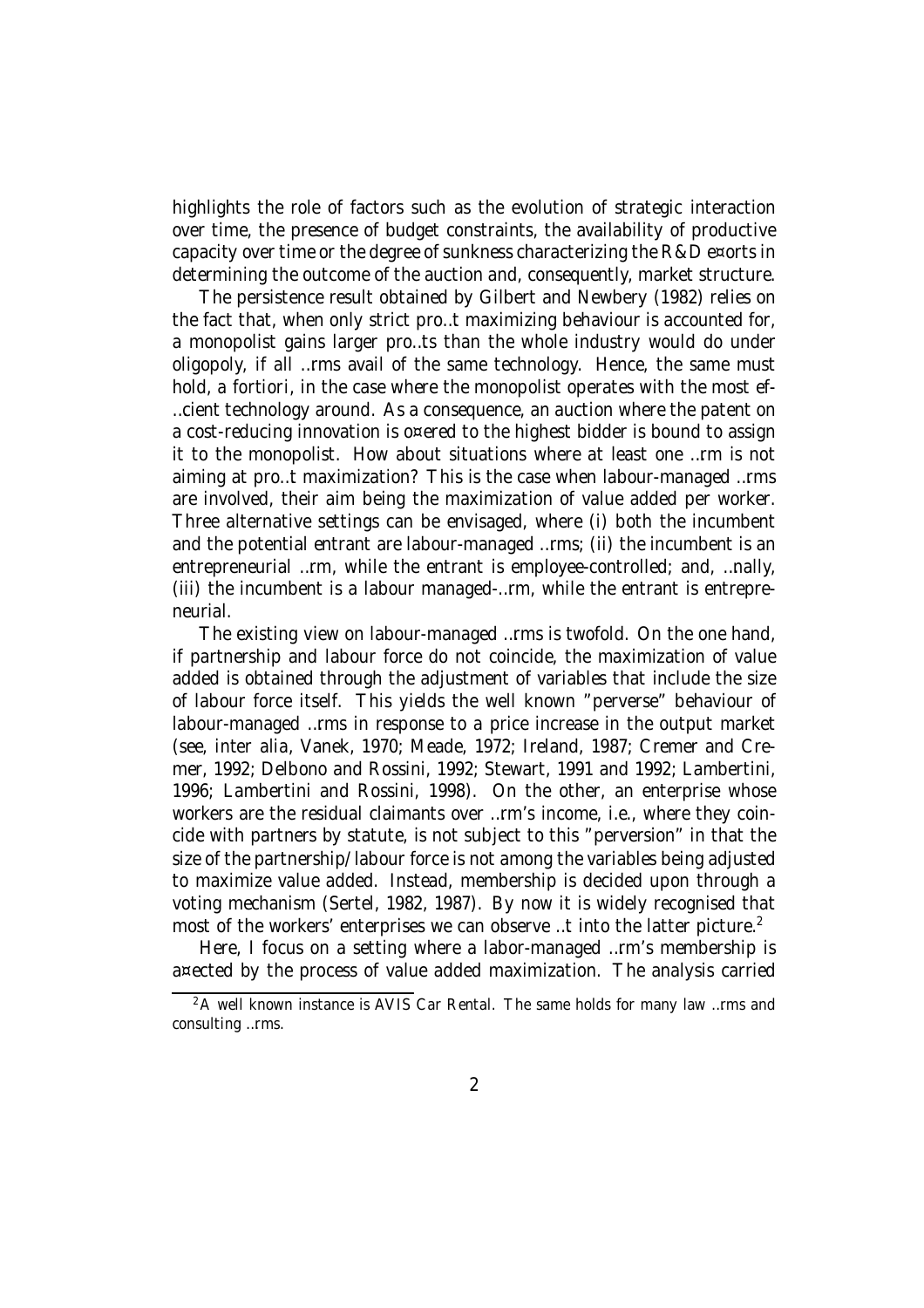out in the remainder of the paper stresses that since a direct measure of success is the pro…t level, pro…t-maximizing behaviour is neatly prevailing in terms of its ability to achieve technical progress and entry, if the latter is a direct consequence of the former. This points to a dynamic ine¢ciency of labour-managed units, adding up to their well-known static ine¢ciency, with the caveat that considering workers' enterprises where members are also residual claimants over …rm's income would certainly mitigate if not completely eliminate both ine¢ciencies.

The remainder of the paper is organized as follows. Section 2 introduces the basic settings and brie‡y describes the monopoly equilibria, together with the setting where a pro…t-maximizing incumbent faces an entry threat by a labour-managed outsider. The case of competition between labourmanaged …rms is dealt with in section 3. Section 4 describes the situation where a labour-managed incumbent and a pro…t-seeking entrant compete for the innovation. Section 5 contains an overall assessment of results. Finally, section 6 provides concluding remarks.

#### 2 The setup

At the outset, the market is being served by a monopolist producing a single good, whose inverse demand function is

$$
p = a_i \times (1)
$$

where p is the price and x is the output level. Technology requires labour only, according to the production function  $x = \sqrt[3]{L}$ , so that the marginal product of labour is decreasing, and  $L = \tau x^2$ ; where  $\tau = 1 = e^2$ : In order to operate, each …rm must pay a …xed entry fee k, so that, if she is a pro…tseeking agent, her objective function is

$$
\mathcal{V}_{pm}^{M}(\mathbf{C}) = \mathbf{p} \mathbf{x} \mathbf{i} \ \mathbf{C} \mathbf{x}^{2} \mathbf{j} \ \mathbf{k}; \tag{2}
$$

where superscript M and subscript pm jointly identify a pro...t-maximizing monopolist. The labour wage rate is normalized to one. Simple algebra su¢ces to establish that the optimal output is  $\bm{{\mathsf{x}}}_\text{pm}^\textsf{M}$  = a=2(1 +  $\bm{{\mathsf{c}}})$  and the equilibrium pro...t amounts to  $\mu_{pm}^{M}(\overline{c}) = (a^2 + 4k + 4k\overline{c}) = 4(1 + \overline{c})$ :

If instead the …rm is a labour-managed one, she aims at setting the output (or …xing the price) so as to maximize value added per worker, i.e.,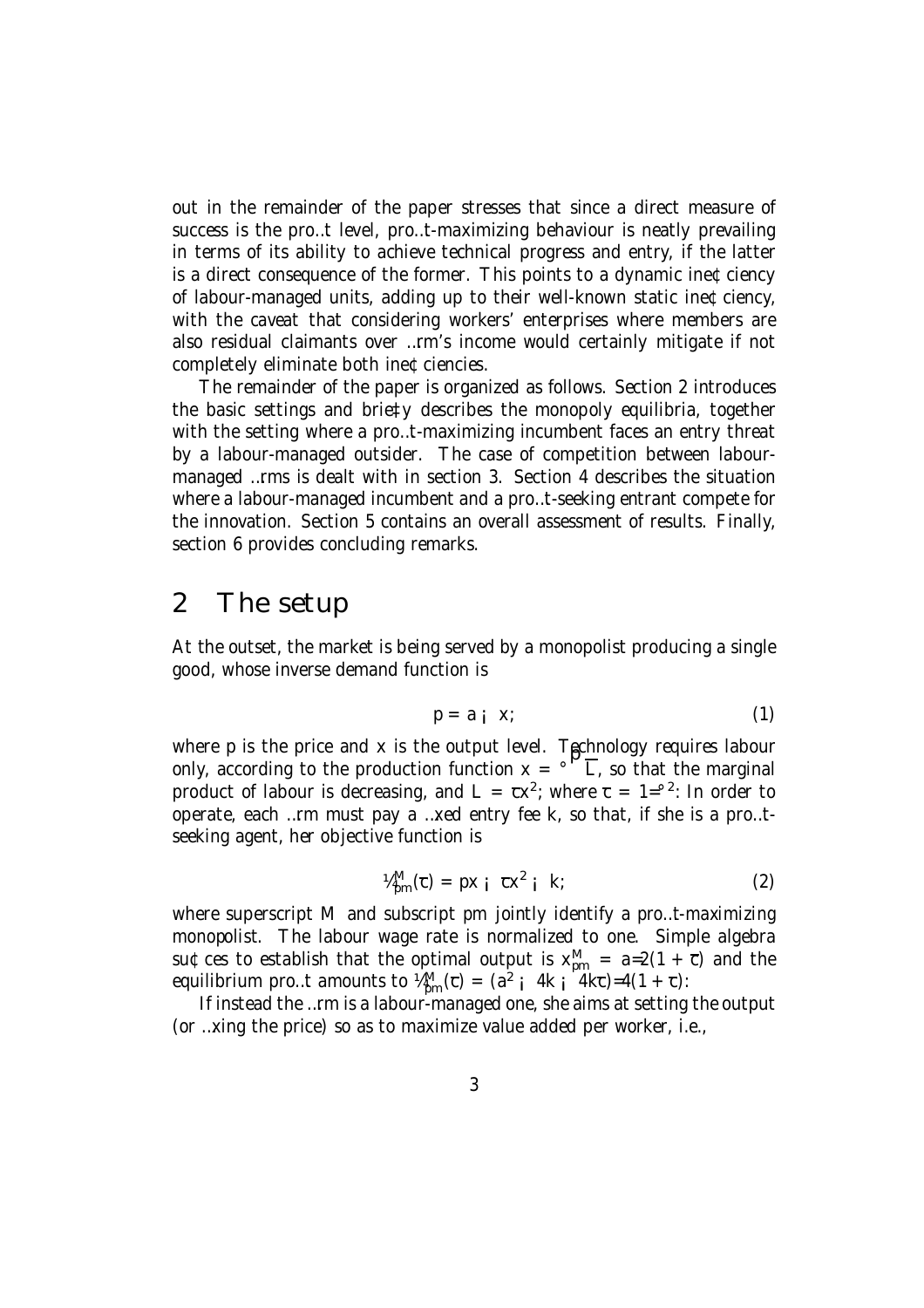$$
V_{\text{Im}}^{\text{M}}(\overline{c}) = \frac{px + k}{\overline{c}x^2};
$$
 (3)

this being achieved at  $x_{lm}^M = 2k = a$ . Subscript Im stands for labour-managed. In equilibrium, the value added per worker amounts to  $V_{lm}^{M}(\vec{c}) = (a^2)^{1/2}$ 4k)=4ck, while ... rm's pro... ts are  $\frac{1}{4}$  = k(a<sup>2</sup> i 4k i 4ck)=a<sup>2</sup>, implying the overall constraint  $\bar{c} < (a^2 + 4k) = 4k$ : It can then be easily established that  $\frac{\mu_{\text{pm}}}{\mu_{\text{pm}}} > \frac{\mu_{\text{pm}}}{\mu_{\text{pm}}}$  in the admissible range of parameters.

Assume a cost-reducing innovation obtained by an independent laboratory, such that the good can be produced at unit cost  $\epsilon$  2 [0;  $\bar{c}$ ), becomes available. In the present model, such innovation can be interpreted as enhancing labour productivity through an increase in °: A patent of in...nite duration over the new technology is auctioned to the highest bidder between the incumbent and a potential entrant. If the outsider acquires the property rights over the innovation, a duopoly arises, with the following market demand function:

$$
p = a_i \times^l i \times^E;
$$
 (4)

where superscripts I and E identify the incumbent and the entrant, respectively. If entry occurs, simultaneous Cournot competition takes place. It can be easily shown that, notwithstanding the maximand of a labour-managed …rm is value added per worker, the measure of her ability to bid for an innovation is still represented by pro…t. Consider what follows. De…ne as  $V_{lm}^{j}$  = (px<sup>j</sup><sub>m</sub> i k)=(cx<sup>i</sup><sub>m</sub>); j = E; I; M; c 2 f<u>c</u>; cg; the value added per worker when the labour-managed …rm is, alternatively, the outside bidder, the incumbent, or the monopolist. According to the generic worker's participation constraint, the individual value added must be higher than the wage available as an outside option. As a consequence, the maximum amount of resources any member could be asked to forgo without exiting the …rm is  $V_{lm}^{j}$  1, given that the wage is normalized to one. In the aggregate, this yields  $L(V_{lm}^j i] = px_{lm}^j i$  k  $i$   $L = W_{lm}^j$ : Hence, in order to establish whether the market remains monopolistic or instead is bound to become a duopoly, one has to evaluate the e¢ciency e¤ect, as measured by the following inequality:

$$
V_4^M(\underline{C}) \quad \text{or} \quad < V_4^I(\overline{C}) + V_4^E(\underline{C}) \tag{5}
$$

If  $\mathcal{U}^{\mathsf{M}}(\underline{c})$  ,  $\mathcal{U}^{\mathsf{I}}(\overline{c}) + \mathcal{U}^{\mathsf{E}}(\underline{c})$ , as is the case when both …rms maximize pro…ts (Gilbert and Newbery, 1982), the incumbent operating with the new tech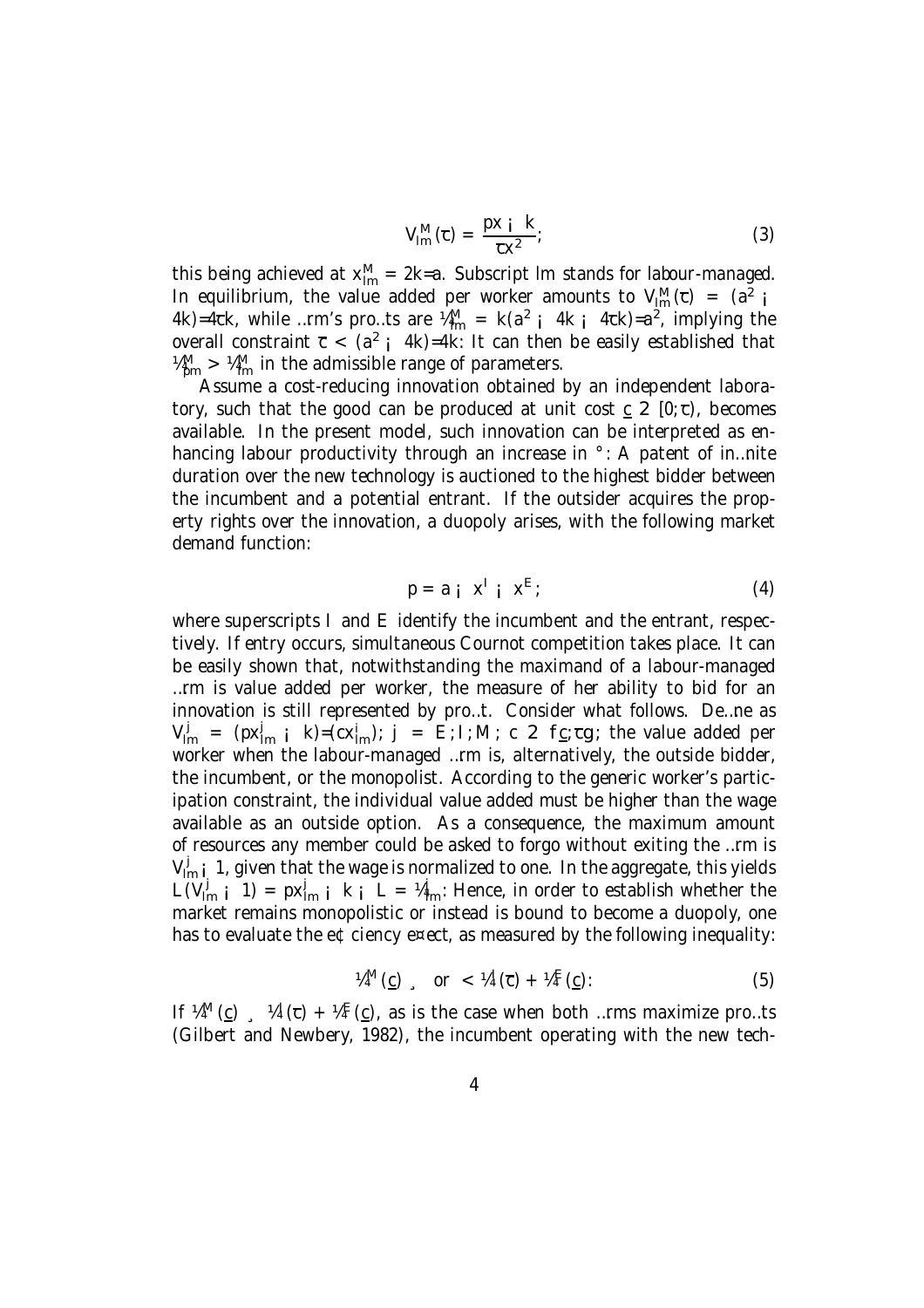nology is able to make at least as high a bid as the outside competitor, and monopoly persists. A priori, this is not necessarily the case if at least one …rm is labour-managed. However, the situation in which the incumbent is a pro…t-maximizing agent while the entrant is labour-managed leads to a straightforward result and can be quickly dealt with. Since ceteris paribus a pro…t-maximizing …rm gains higher pro…ts than a labour-managed counterpart, then it is immediate to verify that

$$
\mathcal{V}_{pm}^{M}(\underline{c}) \quad , \quad \mathcal{V}_{pm}^{I}(\overline{c}) + \mathcal{V}_{pm}^{E}(\underline{c}) > \mathcal{V}_{pm}^{I}(\overline{c}) + \mathcal{V}_{lm}^{E}(\underline{c}); \tag{6}
$$

so that monopoly persists, due to the fact that competition between an employee-controlled …rm and a pro…t-seeking one entails lower overall industry pro…ts as compared to the case where all agents aim at pro…t maximization, and consequently the e¢ciency e¤ect favours the incumbent even more than in the case described by Gilbert and Newbery (1982).<sup>3</sup> Hence, we have the following

Proposition 1 If a patent of in…nite duration on a cost-reducing innovation is o¤ered to the highest bidder to be chosen between a pro…t-maximizing incumbent and a labour-managed outsider, the former always wins and monopoly persists.

## 3 Bidding for the innovation in a labour-managed market

When both the incumbent and the (potential) entrant are labour-managed …rms, in order to ascertain what the outcome of the auction is going to be, one has to evaluate whether

$$
\mathcal{V}_{\mathsf{Im}}^{\mathsf{M}}(\underline{\mathsf{C}}) \quad \text{or} \quad \langle \mathcal{V}_{\mathsf{Im}}^{\mathsf{I}}(\overline{\mathsf{C}}) + \mathcal{V}_{\mathsf{Im}}^{\mathsf{E}}(\underline{\mathsf{C}}) \rangle \tag{7}
$$

where  $\mathcal{U}_{lm}^M = k(a^2 + 4k + 4c) = a^2$ : The following result obtains:

<sup>&</sup>lt;sup>3</sup>As shown in Okuguchi (1993) and Lambertini (1996), if ...rms were able to determine the timing of moves in an extended game (Hamilton and Slutsky, 1990), the pro…tmaximizing …rm would take the lead, while the labour-managed …rm would follow. This would strenghten the result even further.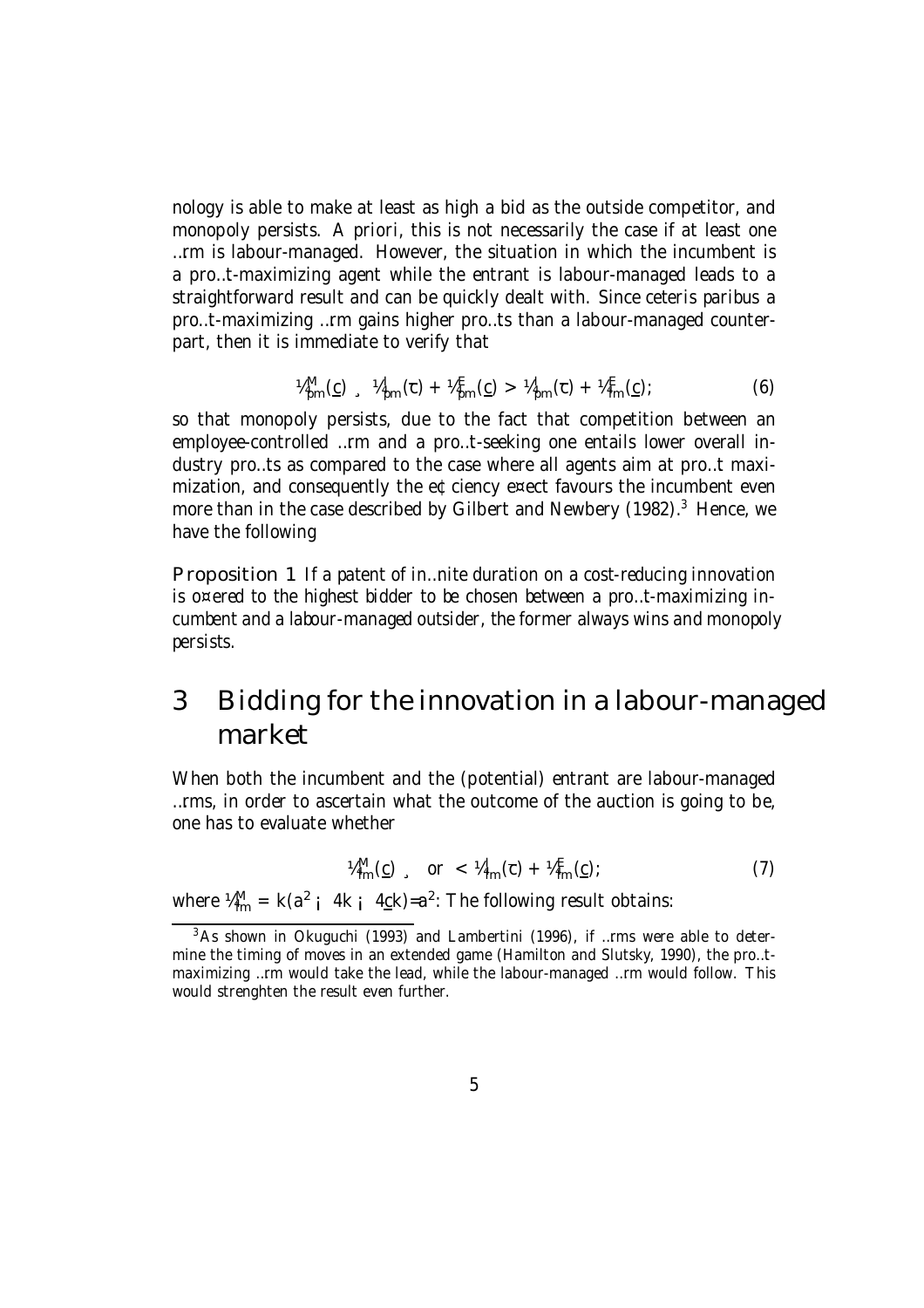Proposition 2 If a patent of in…nite duration on a cost-reducing innovation is o¤ered to the highest bidder to be chosen between two labour-managed …rms, monopoly persists if and only if the cost initially borne by the incumbent is higher than a critical threshold  $\overline{c}^n$ :

Proof. See the appendix.

If the technology initially employed by the incumbent is characterized by a su¢ciently high marginal cost, the e¢ciency e¤ect favours the incumbent, in that the gain o¤ered by the innovation is so large that it leads to the persistence of monopoly. This can be given the following interpretation. When a …rm maximizes pro…t, she restricts output under monopoly, while she would increase (respectively, restrict) her output when faced with a large (respectively, small) …rm under Cournot competition, due to the presence of strategic substitutability in the quantity space, as described by the decreasing reaction function characterizing a Cournot pro...t-seeker.<sup>4</sup> If the incumbent is a labour-managed …rm, given the nature of her objective function and the consequent positive slope of her reaction function in duopoly, she aims at restricting production no matter what the degree of competition is. Though, under monopoly she restricts the output more than under duopoly, since in the latter case the increasing reaction function pulls her in the opposite direction, so that we end up observing that each labour-managed oligopolist produces more than she would if she stood alone in the market place. Hence, when it comes to her ability to compete for an innovation, she will pre-empt the outsider if and only if the parameter a¤ecting the old marginal cost is su¢ciently high to bring about a signi…cant loss. If this is the case, the pro…t she would get in case of entry is low enough to drive the persistence result. Otherwise, the tendency to lower output irrespectively of the environment, is bound to condemn the incumbent to loose the auction and accomodate entry.

<sup>&</sup>lt;sup>4</sup>The concept of strategic substitutability/complementarity has been introduced by Bulow, Geanakoplos and Klemperer (1985). For the comparative statics characterizing oligopoly with pro…t-maximizing agents, see also Singh and Vives (1984) and Dixit (1986), inter alia.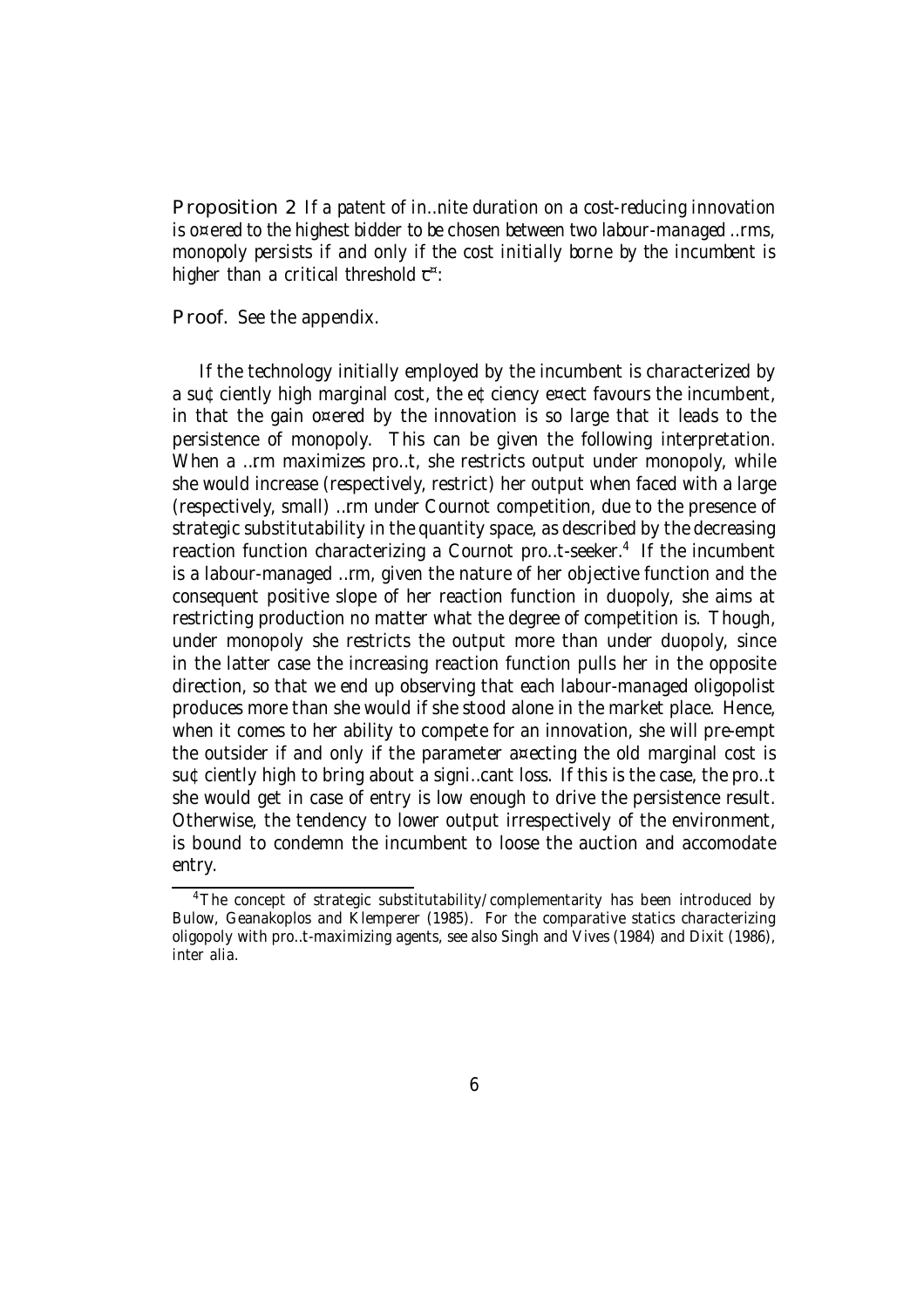## 4 Bidding for the innovation when the outsider is entrepreneurial

I shall now turn my attention to the case where the entrant is strictly aiming at pro…t maximization, while the incumbent is a labour-managed …rm. The outcome of the auction for a cost-reducing innovation is summarized by

Proposition 3 If a patent of in…nite duration on a cost-reducing innovation is o¤ered to the highest bidder to be chosen between a labour-managed incumbent and a pro…t-maximizing entrant, the latter wins and replaces the former as a monopolist.

Proof. See the appendix.

The above result is less straightforward than that observed in the reversed situation where the incumbent is a pro…t-seeker and the outsider is a labourmanaged …rm. However, it lends itself to an interpretation on the very same grounds. Under Cournot competition and perfect certainty, a …rm's ability to bid for an innovation is directly measured by her pro…ts which, in turn, are proportional to her output level. Since a pro…t-maximizing …rm is, by de…nition, bigger than a labour-managed one, then the latter cannot prevent entry by the former, all the more if one observes that ultimately their respective bids depends on their respective pro…ts should each of them stand alone in the market with the new technology. As a last remark, it is worth observing that the switch from a labour-managed to a pro…t-maximizing monopoly is also socially welcome, both because of the obvious increase in output and because that output is produced at a lower cost.

## 5 Discussion

As a general appraisal, it can be observed that, since bidding for an innovation is proportional to the output level, the labour-managed …rm will exhibit a poorer performance than her pro…t-seeking counterpart when it comes to both output and technological progress. This is still another argument pointing at the by now well known issue of labour-managed …rms' ine¢ciency or "perversion", making the labour-managed …rm a lesser competitor to a pro…t-maximizing …rm, than a unit of the same nature would prove to be.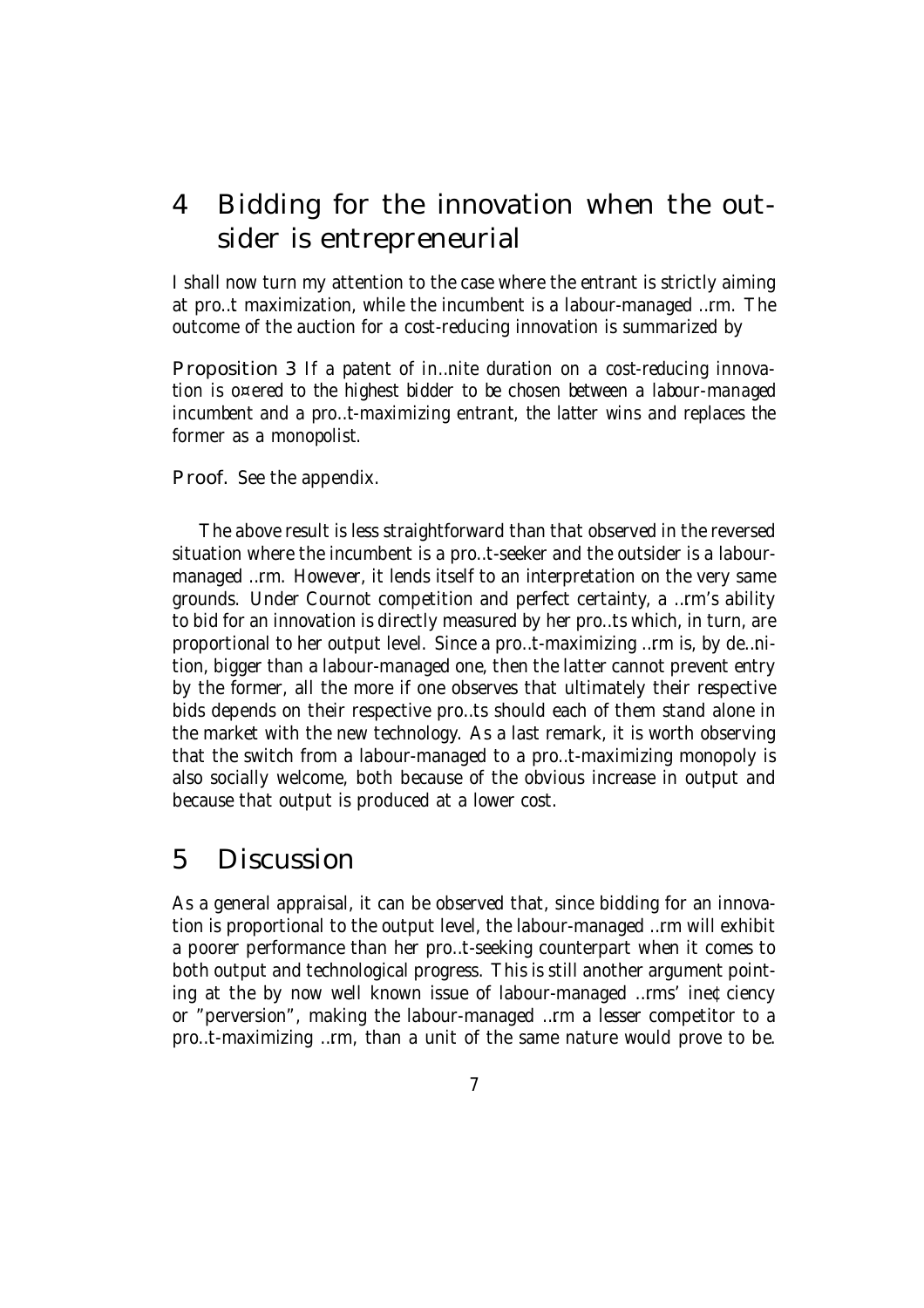This has been highlighted by the existing literature under several respects (see Ireland, 1987; Delbono and Rossini, 1992; Okuguchi, 1993; Lambertini, 1996; Lambertini and Rossini, 1998), one being particularly worth mentioning, namely, the di¤erent reaction of a pro…t-maximizing …rm to the threat of entry. Horowitz (1991) and Stewart (1991) stress that a labour-managed unit is somewhat a lesser evil to a pro…t-maximizing enterprise than the latter is to the former, and this entails that a pro…t-maximizing …rm would always prefer to coexist with a relatively less aggressive labour-maximizing counterpart than with a rival of her kind. This seems to imply that a pro…tseeking …rm would be more willing to accomodate (respectively, …ght) entry by a labour-managed (pro…t-seeking) …rm, rather than by a pro…t-seeking (labour-managed) unit. This statement solely relies upon the di¤erent decrease in pro…ts experienced by a pro…t-maximizing incumbent in the two settings, because, as it is usually the case in entry models, technology is available to all …rms and the property rights on it cannot be strategically used to prevent entry. This, on the contrary, is the case in innovation races and the measure of the e¢ciency e¤ect proves that it is easier for a pro...tmaximizing incumbent to acquire the innovation when the outside competitor is a relatively unaggressive labour-managed bidder. Mutatis mutandis, a similar argument applies when roles are reversed, producing as a result a pro…t-maximizing monopoly. Finally, if both bidders are labour-managed, the result of the auction depends on the ex ante level of marginal cost, in that the incumbent is in a position to achieve technological progress if she is su¢ciently ine¢cient so as not to be tempted to "sleep on her laurels".

Two caveats are in order. First, the above results are the outcome of a speci…c model and their validity under more general assumptions on demand and cost structure remains to be investigated. This holds, in particular, for propositions 2 and 3. Second, turning the labour-managed …rm into a workers' enterprise makes her able to …t the established norm according to which short-run size and output must be increasing in market price (Sertel, 1982, 1987). This suggests that the dynamic ine¢ciency of labour-managed …rms taking part in innovation races might well disappear if their members were the claimants over the income ‡ows generated by the innovation. Analogous considerations are likely to hold when the problem of separation between ownership and control is considered (Stewart, 1992). Hence, the labourmanaged …rm depicted by the early theoretical approach appears to be an unviable economic institution. This is con…rmed by casual observation, and is all the more relevant on the policy front, when it comes to the problem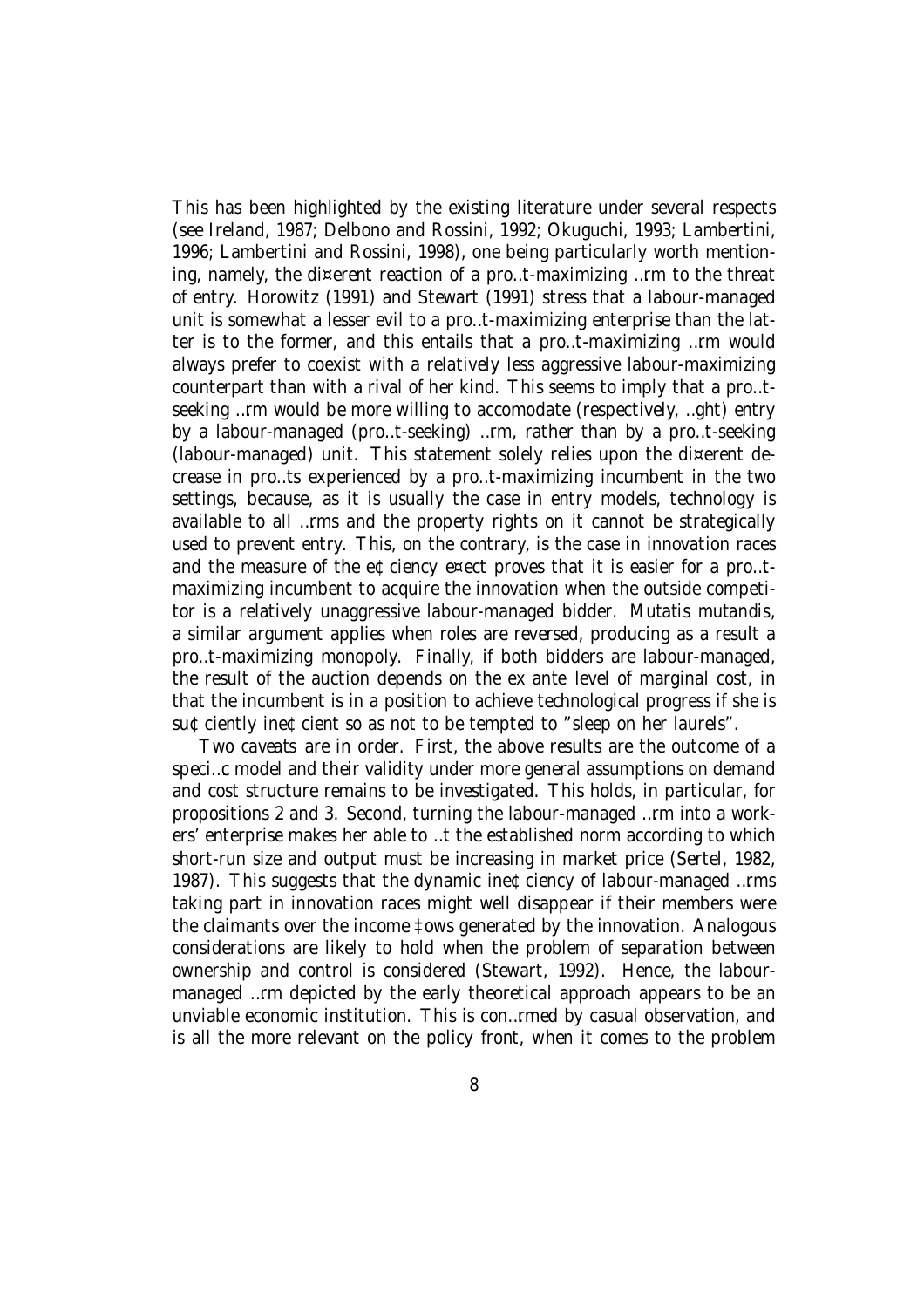of privatisation in industries previously served by monopoly franchised public enterprises. This is the case, e.g., of postal service in many countries in Europe. Under this respect, the present paper suggests that, since labour continues to be a strong residual claimant in many of these public enterprises, both before and after privatisation, they may tend to behave like the labour-managed …rms modeled in this paper. To the extent they do, their competitors might …nd it easier to appropriate the bene…ts of technological innovation. The consequences could be the more harmful the more such innovations are labour-replacing, i.e., capital intensive.

## 6 Conclusions

The issue whether labour-managed …rms can challenge pro…t-maximizing …rms in the …eld of technical progress has been tackled in a model of Cournot competition under certainty. It emerges that entrepreneurial …rms do have a drastically superior ability in achieving cost-reducing innovation. In the light of the foregoing analysis, the threat of entry by labour-managed …rms appears indeed weak, at least when facing a pro…t-seeking incumbent. When instead the incumbent is of the same kind, the outsider acquires the rights on the innovation, and consequently enters, if the cost initially borne by the incumbent is low enough. In such a case, the gain the incumbent would enjoy by winning represents an insu¢cient incentive to pre-empt. Thus, it appears that the internal organization of …rms heavily a¤ects their ability to innovate. Finally, the persistence of monopoly, changing hands from a labour-managed to a pro…t-seeking one, in itself does not necessarily imply a (static) ine¢ciency, provided the innovation goes along with an increase in the output level.

Although derived under speci…c assumptions, these results, adding to the well known short-run ine¢ciency of the labour-managed …rm, produce some relevant policy implications and points to the need of a comprehensive reassessment of the employee-controlled …rm in Sertel's vein.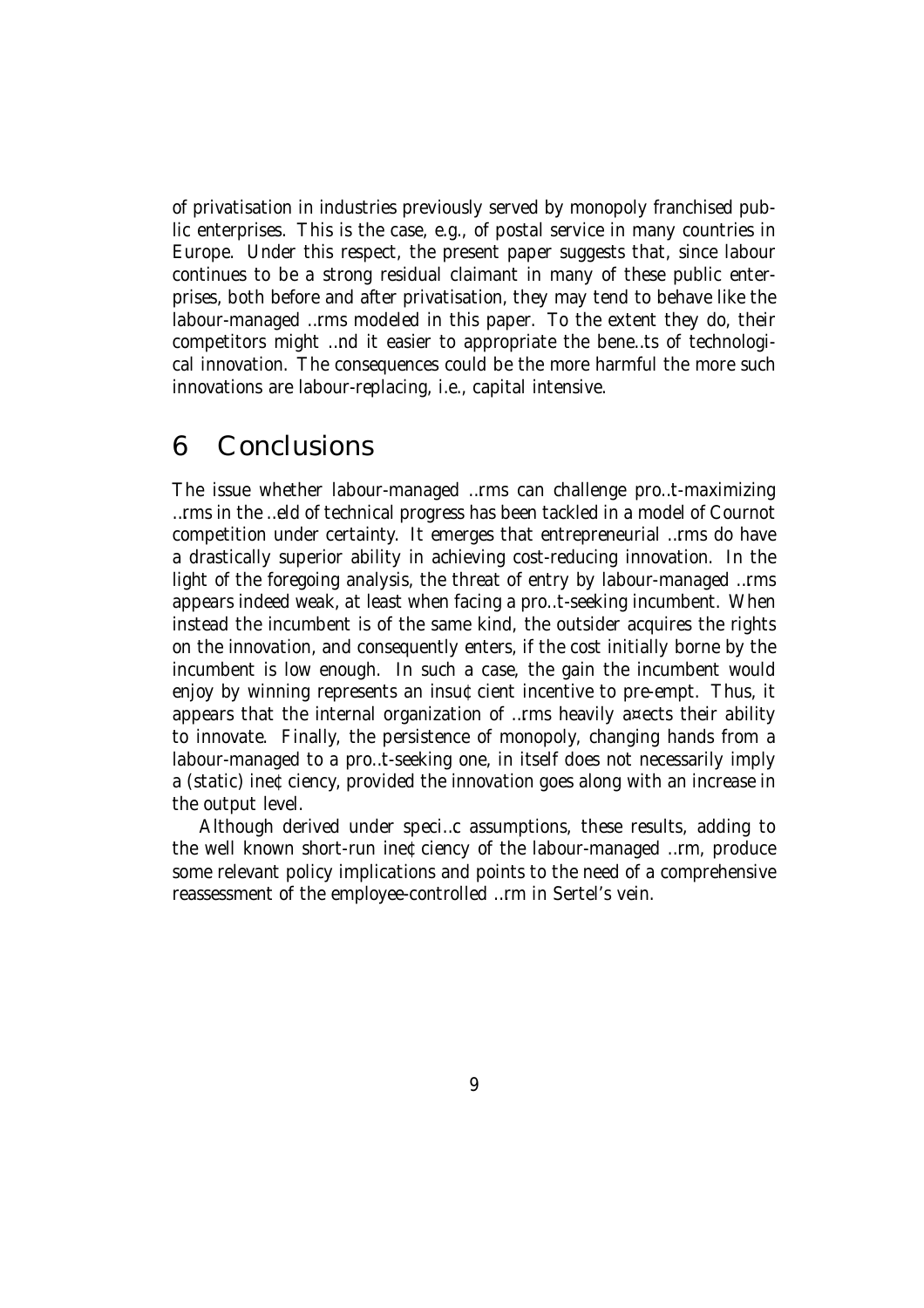#### Appendix

Proof of Proposition 2. I proceed in two steps. First, I show that there exists an acceptable range of cost parameters where post-entry pro…ts are positive for both …rms. Second, I evaluate (7) within that range.

Step I. The objective functions, when the outside competitor wins the auction, are  $V^{\dagger}(\mathbf{C}) = (px^{\dagger} \mathbf{i} \mathbf{k}) = [(x^{\dagger})^2 \mathbf{C}]$  and  $V^{\mathbf{E}}(\mathbf{C}) = (px^{\mathbf{E}} \mathbf{i} \mathbf{k}) = [(x^{\mathbf{E}})^2 \mathbf{C}]$ . The ... rst order conditions for individual value-added maximization yield  $x^1$  =  $x^E = (a_i \frac{b_{i=1}^{n} a_i}{a^2 + 8k}) = 2$ ; provided k <  $a^2 = 8$ : Moreover,  $x^1 = x^E > x_{lm}^M$  over the acceptable range of parameters, due to the increasing best reply function characterizing labour-managed …rms (see Okuguchi, 1993). Substituting and simplifying, I obtain:

$$
\mathcal{V}_4|_{\mathsf{Im}} = \frac{[2a + \tau(a_j \quad \mathsf{P}_{\overline{a^2} \mid \mathsf{8k}})](a_j \quad \mathsf{P}_{\overline{a^2} \mid \mathsf{8k}}) + 12k}{4};\tag{a1}
$$

$$
M_{\rm Im}^{\rm E} = \frac{[2a + \underline{c}(a_i \quad \frac{D_{\overline{a^2}}}{a^2} \quad \frac{8k}{a^2}](a_i \quad \frac{D_{\overline{a^2}}}{a^2} \quad \frac{8k}{a^2}) + 12k}{4};\tag{a2}
$$

whose positivity entails the following constraint:

$$
0 \cdot \underline{c} < \tau < \mathbf{e} = \frac{2a(\frac{D_{\overline{a^2} \mid \partial k_i \mid a) + 12k}}{(a_i - \frac{D_{\overline{a^2} \mid \partial k})^2}}; \tag{a3}
$$

which is tighter than the constraint concerning monopoly pro...ts.

Step II. I now evaluate the sign of  $\frac{M_{Im}(C)}{m(C)}$  i  $\frac{M_{Im}(C)}{m(C)}$  i  $\frac{M_{Im}(C)}{m(C)}$ ; simplifying to:

$$
\frac{4a^2(a^2 + 6k) + (a + \tau + \underline{c})(a + \frac{b^2 - 8k^2}{4a^2 + 8k^2})^2 + 4k(a^2 + 4k + 4\underline{c}k)}{4a^2};
$$
 (a4)

which is linear in the cost parameters, and can be solved to obtain the unique critical threshold for  $\overline{c}$ . The root of the polynomial in (a4) is

$$
\tau^{n} = \frac{2[a^{3}(2 + \underline{c})(\frac{D_{\overline{a^{2}}}}{a^{2}} \frac{\partial K}{a} i \quad a) + 2a^{2}k(5 + \underline{c}) + 8k^{2}(1 + \underline{c})]}{a^{2}(a + \frac{D_{\overline{a^{2}}}}{a^{2}} \frac{\partial K}{a})^{2}}; \qquad (a5)
$$

with sign  $[\%^M_{lm}(c) \parallel \frac{1}{2} \parallel^M_{lm}(c) \parallel \frac{1}{2} \parallel^M_{lm}(c)] = \text{sign}[\text{c} \parallel \text{c}^*]$ : If  $e > c^{\pi}$ , there exists an interval of parameters where  $\frac{1}{2}M_{lm}^M(\underline{c})$  i  $\frac{1}{2}M_{lm}^M(\overline{c})$  i  $\frac{1}{2}M_{lm}^E(\underline{c})$  can have both signs, otherwise it is always positive and monopoly persists in the admissible range. It can be veri…ed that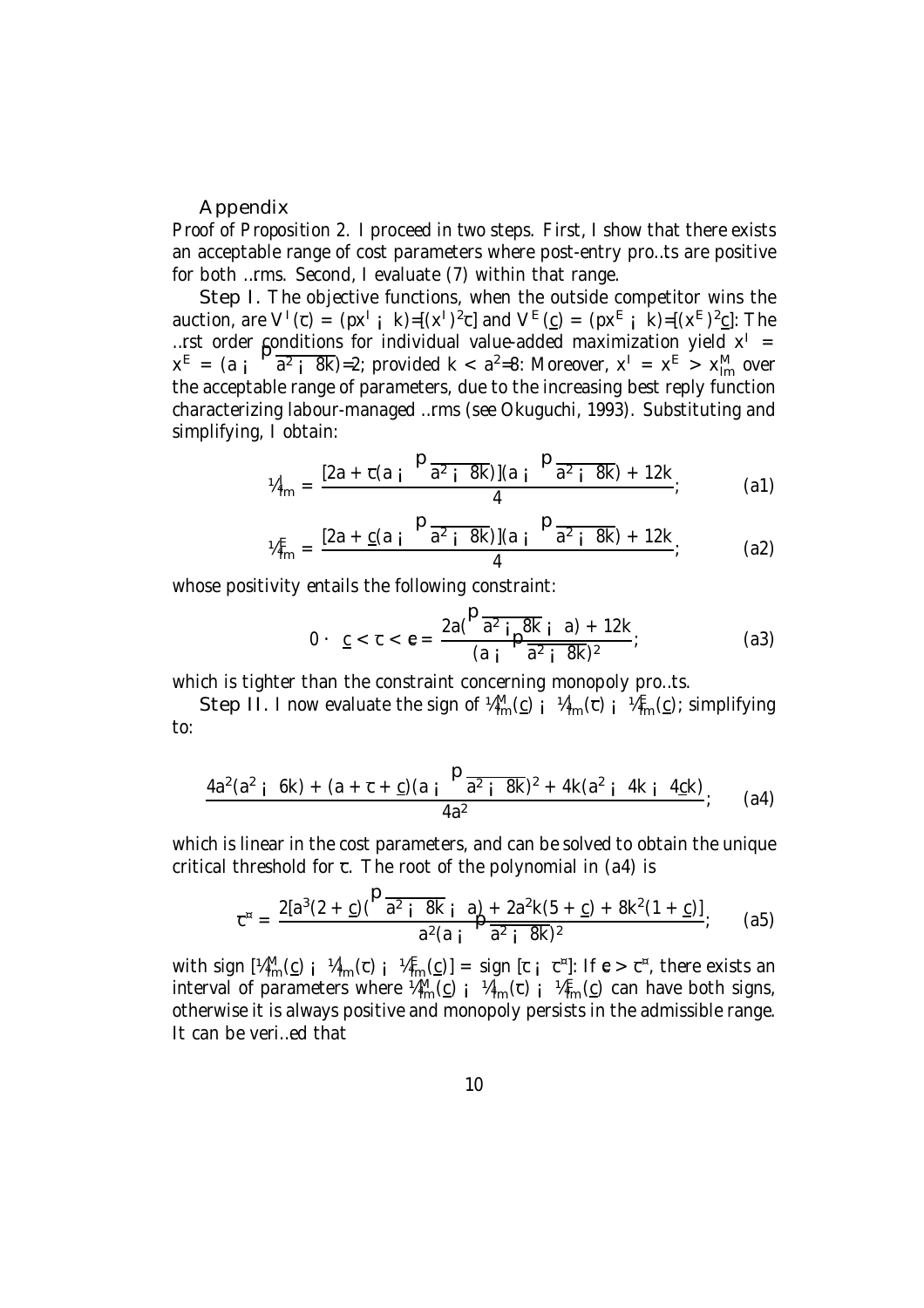$$
\mathbf{e} > \overline{c}^{n} \text{ is } \underline{c} > \underline{c}^{n} = \frac{4k(2+a^{2})}{a^{3}} \frac{a^{3}}{a^{2} + 8k(a+1)} \cdot \frac{a^{3}}{a^{2} + 8k(1+a)} \cdot \frac{a^{3}}{a^{2} + 8k(a+1)} \cdot \frac{a^{3}}{a^{2} + 8k(a+1)} \cdot \frac{a^{3}}{a^{3} + 8k(a+1)} \cdot \frac{a^{3}}{a^{3} + 8k(a+1)} \cdot \frac{a^{3}}{a^{3} + 8k(a+1)} \cdot \frac{a^{3}}{a^{3} + 8k(a+1)} \cdot \frac{a^{3}}{a^{3} + 8k(a+1)} \cdot \frac{a^{3}}{a^{3} + 8k(a+1)} \cdot \frac{a^{3}}{a^{3} + 8k(a+1)} \cdot \frac{a^{3}}{a^{3} + 8k(a+1)} \cdot \frac{a^{3}}{a^{3} + 8k(a+1)} \cdot \frac{a^{3}}{a^{3} + 8k(a+1)} \cdot \frac{a^{3}}{a^{3} + 8k(a+1)} \cdot \frac{a^{3}}{a^{3} + 8k(a+1)} \cdot \frac{a^{3}}{a^{3} + 8k(a+1)} \cdot \frac{a^{3}}{a^{3} + 8k(a+1)} \cdot \frac{a^{3}}{a^{3} + 8k(a+1)} \cdot \frac{a^{3}}{a^{3} + 8k(a+1)} \cdot \frac{a^{3}}{a^{3} + 8k(a+1)} \cdot \frac{a^{3}}{a^{3} + 8k(a+1)} \cdot \frac{a^{3}}{a^{3} + 8k(a+1)} \cdot \frac{a^{3}}{a^{3} + 8k(a+1)} \cdot \frac{a^{3}}{a^{3} + 8k(a+1)} \cdot \frac{a^{3}}{a^{3} + 8k(a+1)} \cdot \frac{a^{3}}{a^{3} + 8k(a+1)} \cdot \frac{a^{3}}{a^{3} + 8k(a+1)} \cdot \frac{a^{3}}{a^{3} + 8k(a+1)} \cdot \frac{a^{3}}{a^{3} + 8k(a+1)} \cdot \frac{a^{3}}{a^{3} + 8k(a+1)} \cdot \frac{a^{3}}{a^{3} + 8k(a+1)} \cdot \frac{a
$$

In turn, it must be  $e > \underline{c}^n$ , which holds if  $k > k = (6 \text{ i } a^2 + a^2 \overline{a^2 + 3}) = 9$ ; where **k** is increasing and concave in a, with  $\lim_{a!}$  **k** = 1=2; **k** < a<sup>2</sup>=8 8  $a > 0$ :

Proof of Proposition 3. It su¢ces to verify that the incumbent's post-entry pro…ts are negative in the admissible range of cost parameters. The objective functions are, respectively,  $V_{lm}^1 = (px_{lm}^1 \text{ i } k) = [c(x_{lm}^1)^2]$  and  $\mathcal{U}_{pm}^E = px_{pm}^E \text{ i }$  $\underline{\mathsf{c}}(\mathsf{x}_{\mathsf{pm}}^{\mathsf{E}})^2$  i k: Optimal output levels in duopoly are

$$
x_{\rm lm}^1 = \frac{i \ a(1+2\underline{c}) + \frac{q}{a^2(4\underline{c}^2 + 4\underline{c} + 1) + 16k(1 + \underline{c})}}{2}; \qquad (a7)
$$

$$
x_{pm}^{E} = \frac{a(3 \text{ i } 2\underline{c}) \text{ i } \frac{q}{a^2(4\underline{c}^2 + 4\underline{c} + 1) + 16k(1 + \underline{c})}}{4(1 + \underline{c})}.
$$
 (a8)

Substituting and simplifying one obtains:

$$
\mathcal{V}_1|_{\mathsf{m}} = \frac{\mathsf{f}(1+2\underline{\mathsf{c}})[a(3+2\underline{\mathsf{c}}) \mathsf{i} \mathsf{e}^{\mathsf{j}} \mathsf{j} \mathsf{f}^{\mathsf{e}} \mathsf{f}^{\mathsf{e}} \mathsf{i} a(1+2\underline{\mathsf{c}})]g[\mathsf{e}^{\mathsf{j}} \mathsf{i} a(1+2\underline{\mathsf{c}})]}{8(1+\underline{\mathsf{c}})}\mathsf{i} \mathsf{k};\tag{a9}
$$

$$
V_{4\text{pm}}^{E} = \frac{a[a(4\underline{c}^{2} + 4\underline{c} + 1) \, \mathbf{j} \, (3 + 2\underline{c})^{\odot}]}{8(1 + \underline{c})};
$$
 (a10)

where  $\circ$  =  $\frac{q}{a^2(4\underline{c}^2 + 4\underline{c} + 1) + 16k(1 + \underline{c})}$ : If the incumbent wins the auction, her pro...ts are  $\frac{1}{4}$  = k(a<sup>2</sup> i 4k i 4ck)=a<sup>2</sup>; so that  $c < (a^2$  i 4k)=4k: For the pro…t in (a9) to be positive, the following must hold:

$$
\mathbb{C} < \mathbb{C}^0 = \frac{(1 + 2\underline{C})[a(3 + 2\underline{C}) \mathbf{i} \otimes] [\mathbb{O} \mathbf{i} \quad a(1 + 2\underline{C})] \mathbf{i} \quad 8k(1 + \underline{C})}{2(1 + \underline{C})[\mathbb{O} \mathbf{i} \quad a(1 + 2\underline{C})]^2}.
$$
 (a11)

In turn, though, it must be that  $\bar{c}^0 > \underline{c}$ : Simple calculations show that this is never the case in the acceptable range of parameters. This, in combination with the inequality  $\frac{M_{\textrm{Im}}}{M_{\textrm{min}}}<\frac{M_{\textrm{DM}}}{M_{\textrm{min}}}>$  establishes the proposition.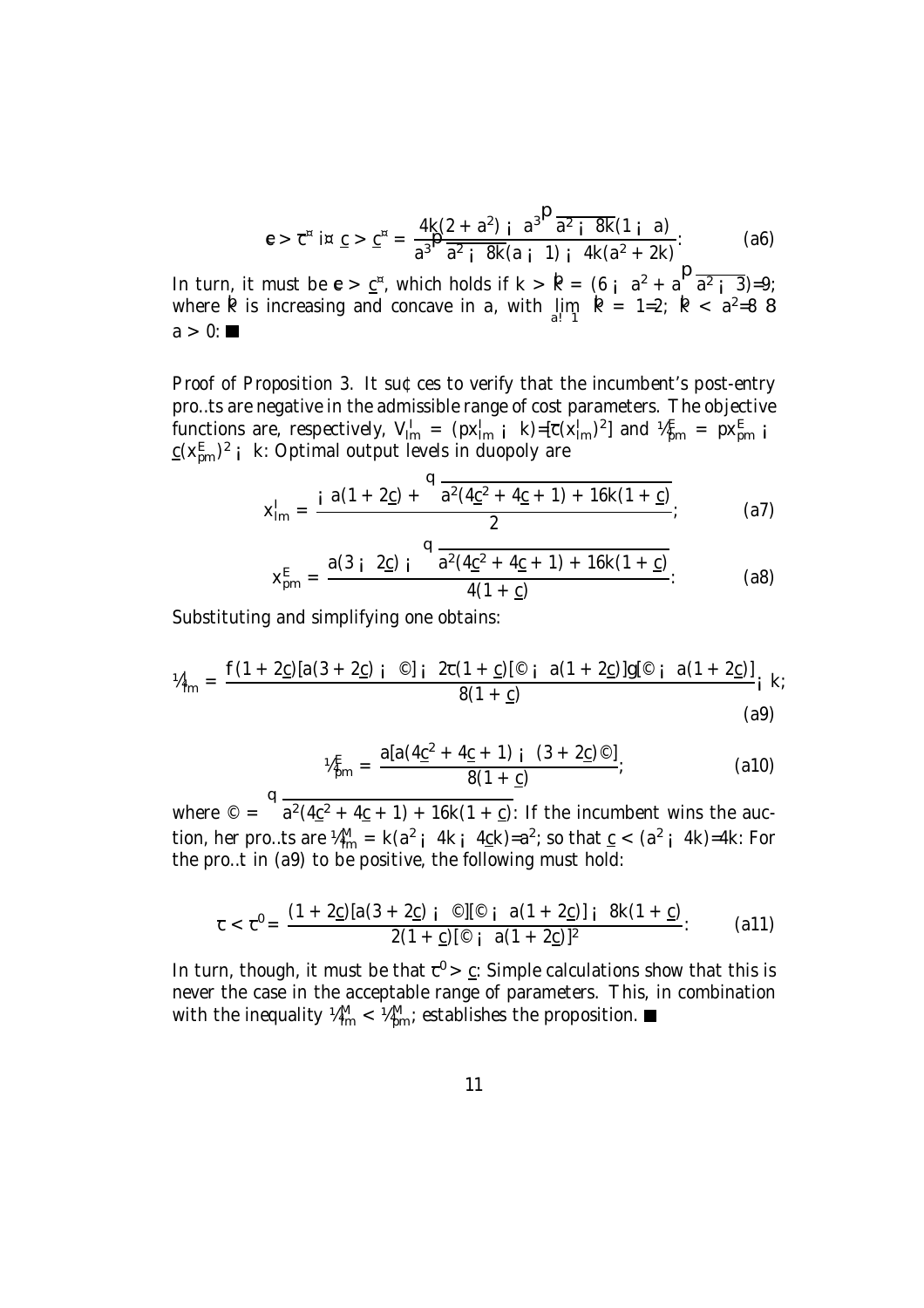### References

- [1] Arrow, K. (1962), "Economic Welfare and the Allocation of Resources for Invention", in R. Nelson (ed.), The Rate and Direction of Inventive Activity, Princeton, Princeton University Press.
- [2] Bulow, J., J. Geanakoplos and P. Klemperer (1985), "Multimarket Oligopoly: Strategic Substitutes and Complements", Journal of Political Economy, 93, 488-511.
- [3] Cremer, H. and J. Cremer (1992), "Duopoly with Employee-Controlled and Pro…t-Maximizing Firms", Journal of Comparative Economics, 16, 241-58.
- [4] Dasgupta, P. and J. Stiglitz (1980), "Uncertainty, Industrial Structure, and the Speed of R&D", Bell Journal of Economics, 11, 1-28.
- [5] Delbono, F. and G. Rossini (1992), "Competition Policy vs Horizontal Merger with Public, Entrepreneurial and Cooperative Firms", Journal of Comparative Economics, 16, 226-40.
- [6] Dixit, A. (1986), "Comparative Statics for Oligopoly", International Economic Review, 27, 103-22.
- [7] Gilbert, R. (1989), "Mobility Barriers and the Value of Incumbency", in R. Schmalensee and R. Willig, Handbook of Industrial Organization, vol. 1, Amsterdam, North-Holland.
- [8] Gilbert, R. and D. Newbery (1982), "Preemptive Patenting and the Persistence of Monopoly", American Economic Review, 72, 514-26.
- [9] Hamilton, J. and S. Slutsky (1990), "Endogenous Timing in Duopoly Games: Stackelberg or Cournot Equilibria", Games and Economic Behavior, 2, 29-47.
- [10] Harris, C. and J. Vickers (1985), "Patent Races and the Persistence of Monopoly", Journal of Industrial Economics, 33, 461-81.
- [11] Horowitz, I. (1991), "On the E¤ects of Cournot Rivalry between Entrepreneurial and Cooperative Firms", Journal of Comparative Economics, 15, 115-21.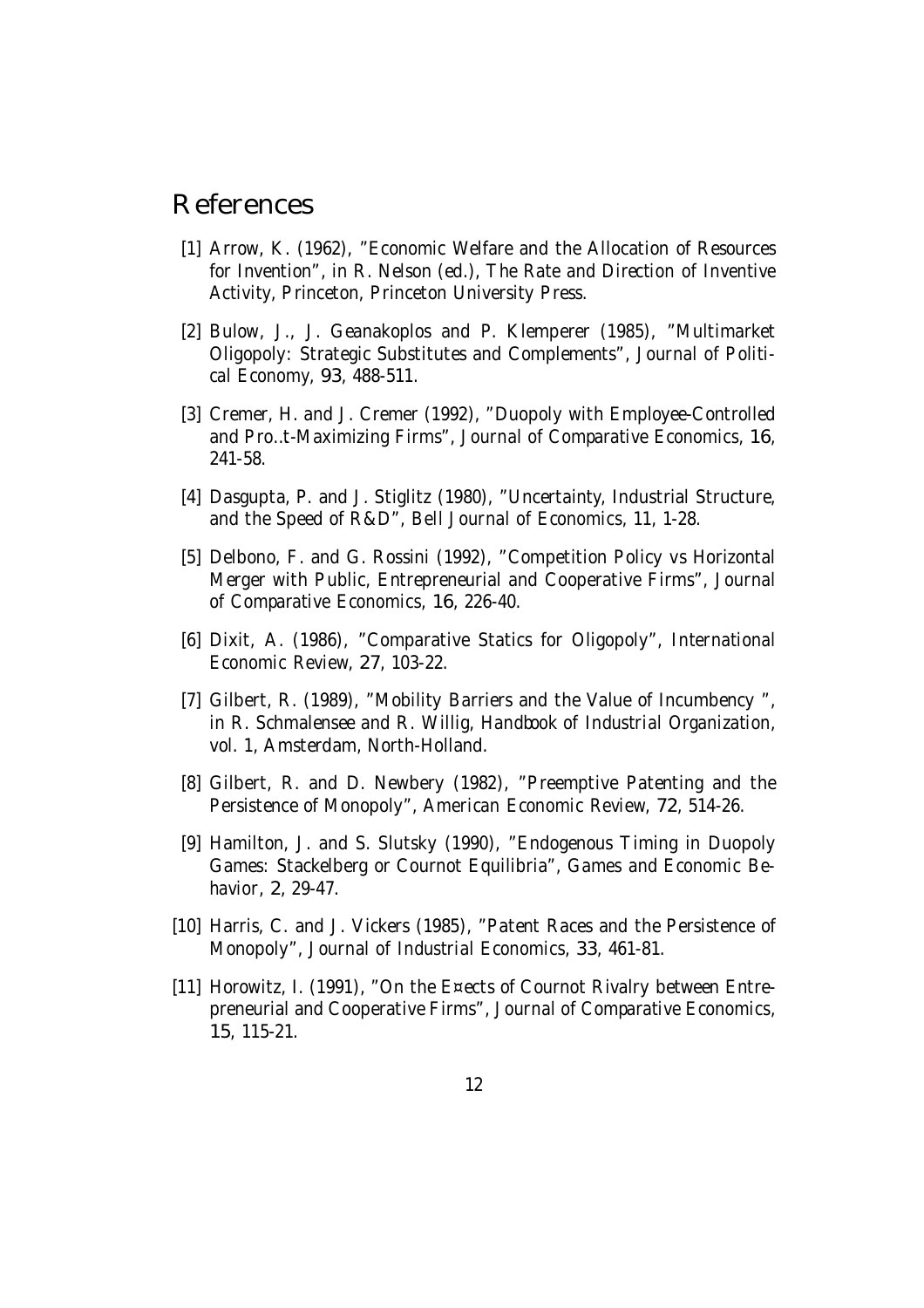- [12] Ireland, N. (1987), "The Economic Analysis of Labour-Managed Firms", Bulletin of Economic Research, 39, 249-72.
- [13] Krishna, K. (1993), "Auctions with Endogenous Valuations: The Persistence of Monopoly Revisited", American Economic Review, 83, 147-60.
- [14] Lambertini, L. (1996), "Cournot vs Stackelberg Equilibria with Entrepreneurial and Labour Managed Firms", Journal of International and Comparative Economics, 5, 31-43.
- [15] Lambertini, L. and G. Rossini (1998), "Capital Commitment with Labor-Managed and Pro…t-Maximizing Firms", Australian Economic Papers, 37, 14-21.
- [16] Leininger, W. (1991), "Patent Competition, Rent Dissipation, and the Persistence of Monopoly: The Role of Research Budgets", Journal of Economic Theory, 53, 146-72.
- [17] Lippman, S. and J. Mamer (1992), "Innovation and the Persistence of Monopoly", Economics Letters, 38, 83-91.
- [18] Meade, J. (1972), "The Theory of Labour-Managed Firms and of Pro...t-Sharing", Economic Journal, 82 (Supplement), 402-28.
- [19] Okuguchi, K. (1993), "Cournot Oligopoly with Pro...t-Maximizing and Labor-Managed Firms", Keio Economic Studies, 30 (1), 27-38.
- [20] Reinganum, J. (1983), "Uncertain Innovation and the Persistence of Monopoly", American Economic Review, 73, 741-48.
- [21] Reinganum, J. (1989), "The Timing of Innovation: Research, Development, and Di¤usion", in R. Schmalensee and R. Willig, Handbook of Industrial Organization, vol. 1, Amsterdam, North-Holland.
- [22] Schumpeter, J. (1942), Capitalism, Socialism, and Democracy, London, Allen & Unwin.
- [23] Sertel, M. (1982), Workers and Incentives, Contributions to Economic Analysis No. 140, Amsterdam, North-Holland.
- [24] Sertel, M. (1987), "Workers' Enterprises Are Not Perverse", European Economic Review, 31, 1619-25.